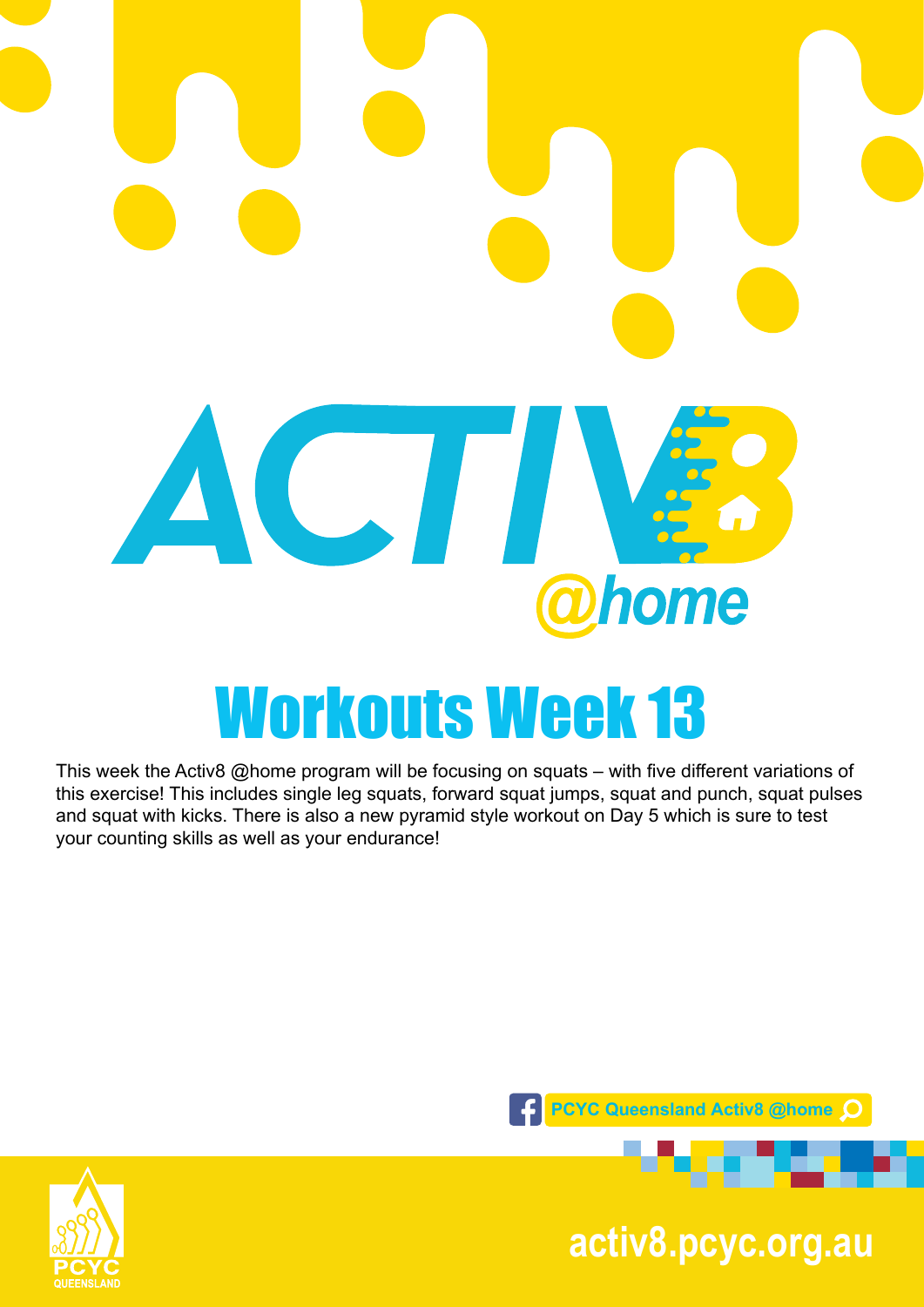

Using an exercise mat or carpeted area for safety, perform the four point kneeling hover, butterfly sit ups, elbow to knee plank and push up with rotation. Consider safe alternatives found around the home to use instead of a step or box, such as a sturdy wooden coffee table, when performing split squats. Try challenging yourself to complete a fourth round of today's workout!

| <b>Day 1 Exercises</b>           | <b>Interval</b> | <b>Seconds</b> | $\checkmark$ |
|----------------------------------|-----------------|----------------|--------------|
| Left Split Squat                 | <b>Work</b>     | 30             |              |
|                                  | Rest            | 10             |              |
| <b>Right Split Squat</b>         | <b>Work</b>     | 30             |              |
|                                  | Rest            | 10             |              |
| <b>Forward Squat Jumps</b>       | <b>Work</b>     | 30             |              |
|                                  | Rest            | 10             |              |
| <b>Four Point Kneeling Hover</b> | <b>Work</b>     | 30             |              |
|                                  | Rest            | 10             |              |
|                                  | <b>Work</b>     | 30             |              |
| <b>Burpees</b>                   | Rest            | 10             |              |
|                                  | <b>Work</b>     | 30             |              |
| <b>Butterfly Sit Ups</b>         | Rest            | 10             |              |
| <b>Walk Outs</b>                 | <b>Work</b>     | 30             |              |
|                                  | Rest            | 10             |              |
| Elbow to Knee Plank              | <b>Work</b>     | 30             |              |
|                                  | Rest            | 10             |              |
| <b>Half Burpees</b>              | <b>Work</b>     | 30             |              |
|                                  | Rest            | 10             |              |
| Push Up with Rotation            | <b>Work</b>     | 30             |              |
|                                  | Rest            | 10             |              |
| <b>Rounds</b>                    | $3 - 4$         |                |              |





**pcyc.org.au**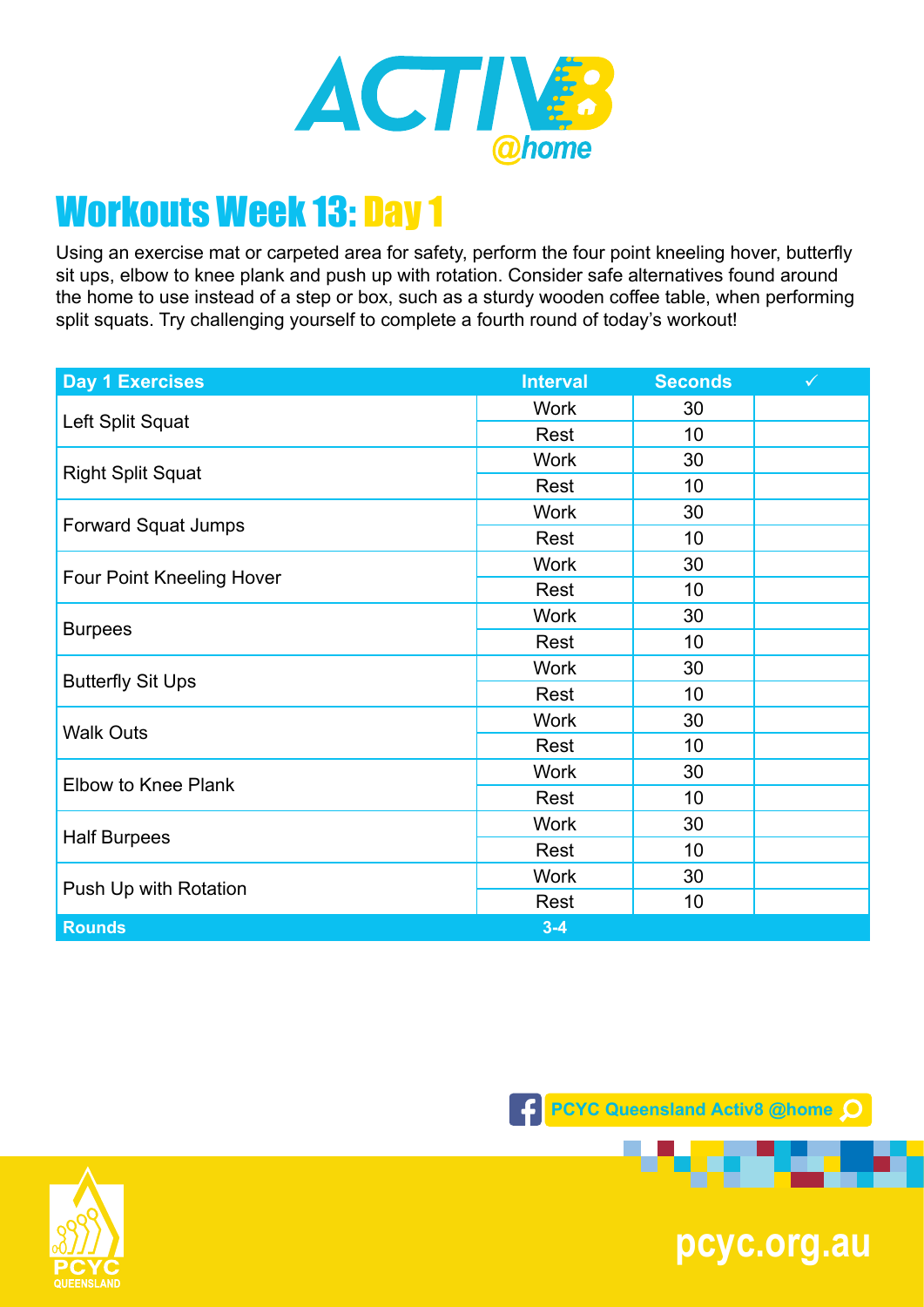

Spend the day recovering from integrating three new exercises; forward squat jumps, walk outs and elbow to knee planks, into your Activ8 @home program!

Can't wait to keep training? Check out the [PCYC Queensland Activ8 @home Facebook Group](https://www.facebook.com/groups/2652320985090996/) for daily challenges, innovative exercise ideas and fitness inspiration!





. .

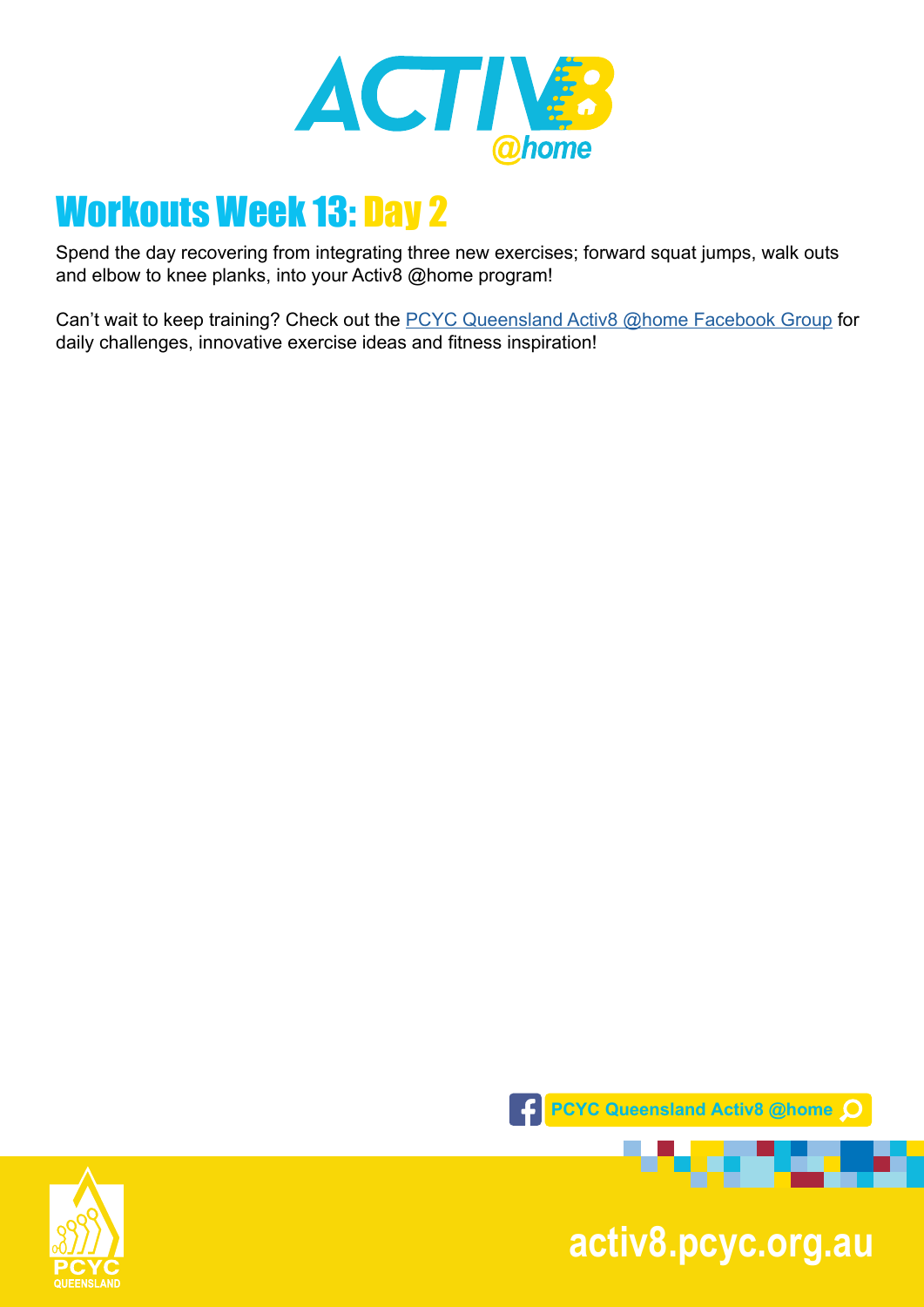

Today's workout includes 6 short circuits. Perform 8 rounds of each circuit, before taking an extra long rest so that your body can recover before proceeding to the next circuit. Utilise a non-slip rug or yoga mat when performing side planks, mountain climbers, Russian twists and scissor crunches for additional support.

| <b>Day 3 Exercises</b>  | <b>Interval</b>  | <b>Seconds</b> | $\checkmark$ |
|-------------------------|------------------|----------------|--------------|
| <b>Circuit 1</b>        |                  |                |              |
| Star Jumps              | Work             | 20             |              |
|                         | Rest             | 10             |              |
|                         | <b>Work</b>      | 20             |              |
| Step Back Lunges        | Rest             | 10             |              |
| <b>Rounds</b>           | 8                |                |              |
| Recovery                |                  | 120            |              |
| <b>Circuit 2</b>        |                  |                |              |
|                         | <b>Work</b>      | 20             |              |
| <b>Burpees</b>          | Rest             | 10             |              |
|                         | Work             | 20             |              |
| <b>High Knees</b>       | Rest             | 10             |              |
| <b>Rounds</b>           | 8                |                |              |
| Recovery                |                  | 120            |              |
| <b>Circuit 3</b>        |                  |                |              |
| <b>Right Side Plank</b> | <b>Work</b>      | 20             |              |
|                         | Rest             | 10             |              |
| Left Side Plank         | Work             | 20             |              |
|                         | Rest             | 10             |              |
| <b>Rounds</b>           | $\boldsymbol{8}$ |                |              |
| Recovery                |                  | 120            |              |



**pcyc.org.au activ8.pcyc.org.au**

. .

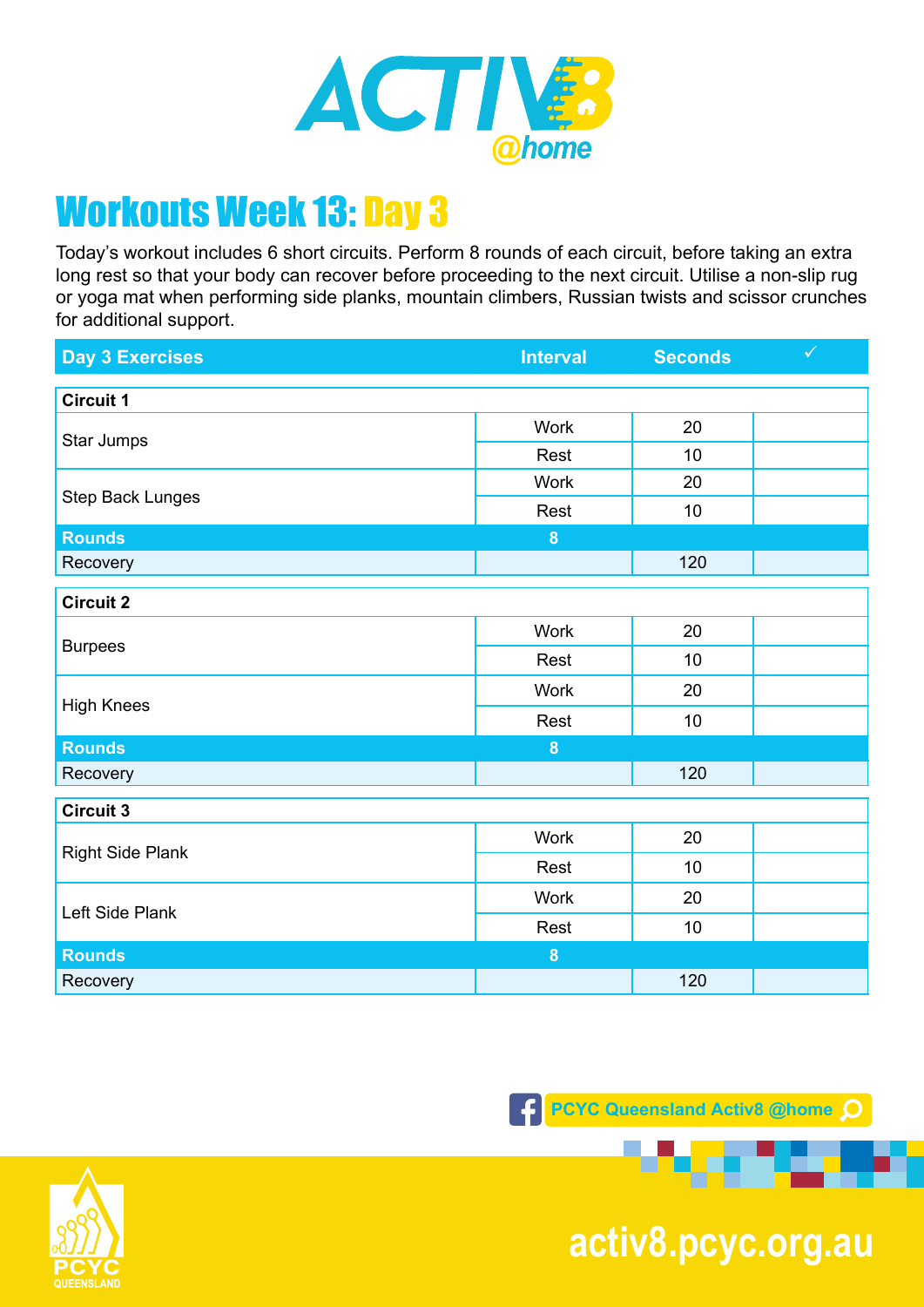

| <b>Circuit 4</b>         |                  |                 |  |
|--------------------------|------------------|-----------------|--|
| <b>Half Burpees</b>      | <b>Work</b>      | 20              |  |
|                          | Rest             | 10              |  |
| <b>Mountain Climbers</b> | <b>Work</b>      | 20              |  |
|                          | Rest             | 10 <sub>1</sub> |  |
| <b>Rounds</b>            | $\boldsymbol{8}$ |                 |  |
| Recovery                 |                  | 120             |  |
| <b>Circuit 5</b>         |                  |                 |  |
| <b>Russian Twist</b>     | Work             | 20              |  |
|                          | Rest             | 10              |  |
| <b>Scissor Crunch</b>    | <b>Work</b>      | 20              |  |
|                          | Rest             | 10              |  |
| <b>Rounds</b>            | $\boldsymbol{8}$ |                 |  |
| Recovery                 |                  | 120             |  |
|                          |                  |                 |  |
| <b>Circuit 6</b>         |                  |                 |  |
| Jumping Lunges           | <b>Work</b>      | 20              |  |
|                          | Rest             | 10              |  |

| Squat and Punch | <b>Work</b> | 20  |  |
|-----------------|-------------|-----|--|
|                 | Rest        | 10  |  |
| <b>Rounds</b>   |             |     |  |
| Recovery        |             | 120 |  |





**pcyc.org.au**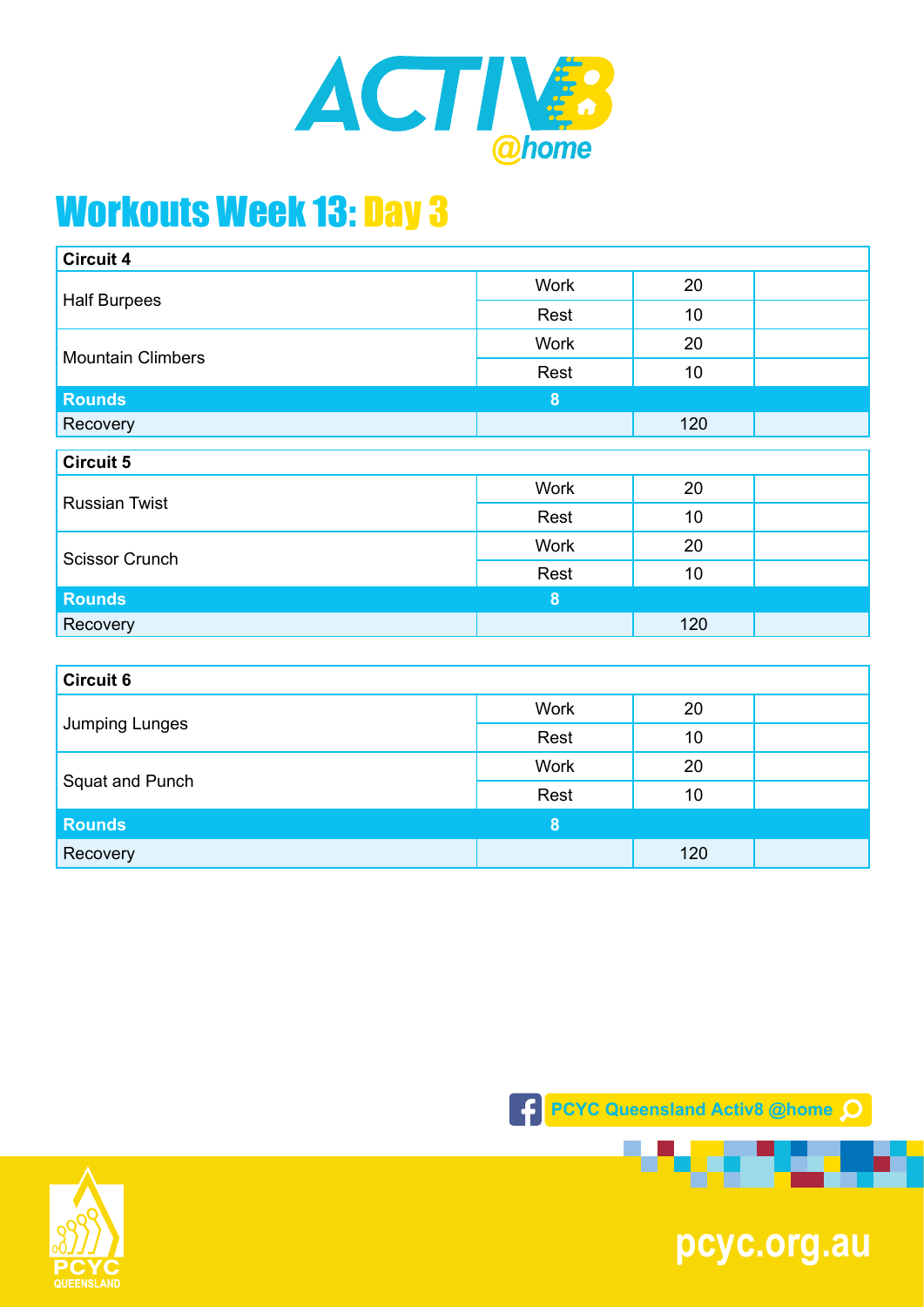

Enjoy a day of rest, after integrating the new step back lunge and scissor crunch exercises! Remember to cool down, to assist with recovery.

Can't wait to keep training? Check out the [PCYC Queensland Activ8 @home Facebook Group](https://www.facebook.com/groups/2652320985090996/) for daily challenges, innovative exercise ideas and fitness inspiration!



**pcyc.org.au activ8.pcyc.org.au**

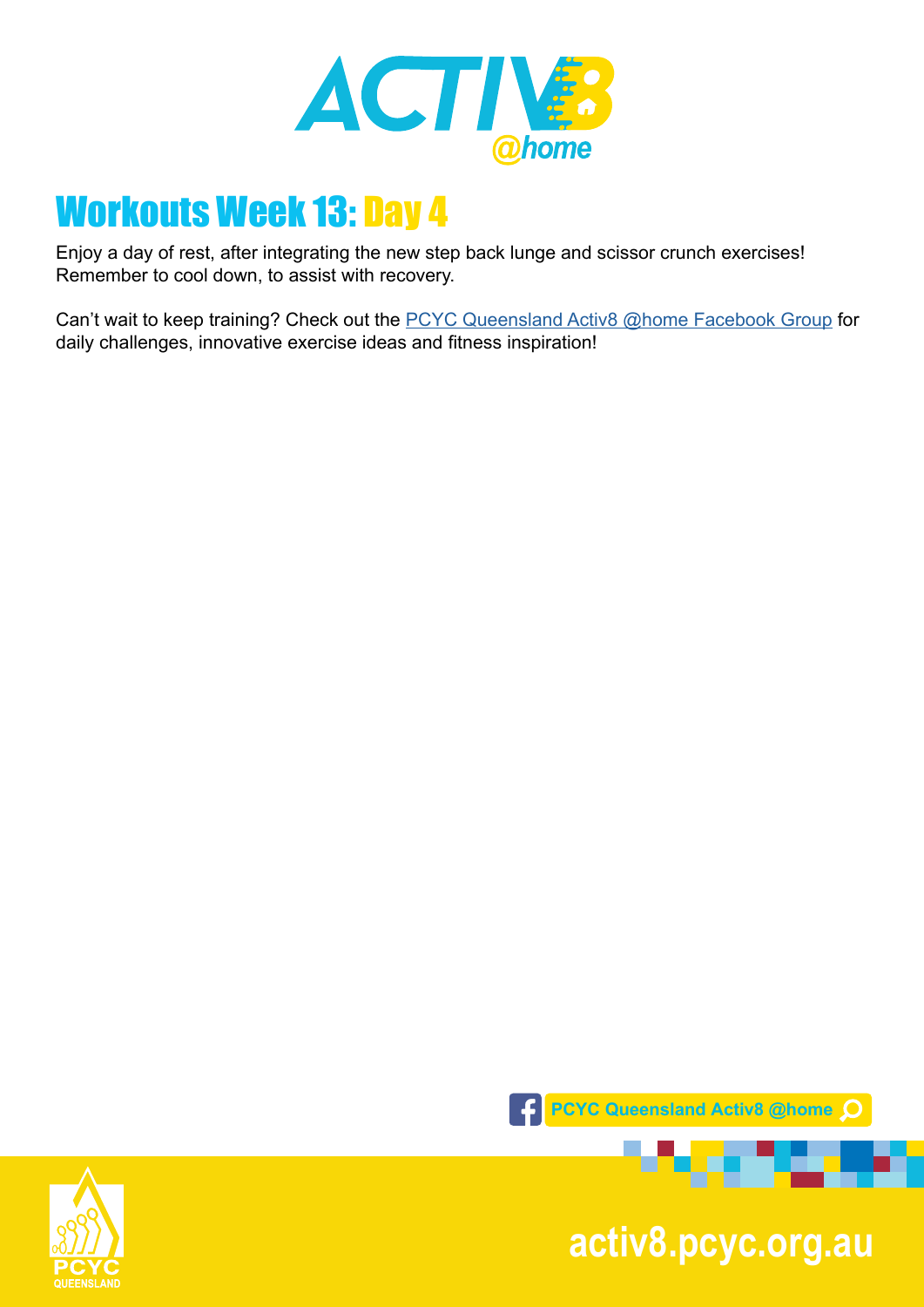

Day 5 is a pyramid style workout! Test your endurance and counting abilities simultaneously as the numbers of repetitions either increases or decreases with each exercise. Remember to always try to use the most suitable surface, such as a carpeted area, when performing plank jacks, mountain climbers, glute bridges and push ups. Challenge yourself by completing an extra round, instead of just 2, to end your week strong!

| <b>Day 5 Exercises</b>   | <b>Interval</b> | <b>Repetitions</b> |  |
|--------------------------|-----------------|--------------------|--|
| <b>Burpees</b>           | <b>Work</b>     | 10                 |  |
| Plank Jack               | <b>Work</b>     | 20                 |  |
| Squat with Kick          | <b>Work</b>     | 30                 |  |
| Skater Jumps             | <b>Work</b>     | 40                 |  |
| <b>Step Back Lunges</b>  | <b>Work</b>     | 50                 |  |
| Star Jumps               | <b>Work</b>     | 60                 |  |
| <b>High Knees</b>        | <b>Work</b>     | 50                 |  |
| <b>Mountain Climbers</b> | <b>Work</b>     | 40                 |  |
| <b>Glute Bridges</b>     | <b>Work</b>     | 30                 |  |
| <b>Squat Pulses</b>      | <b>Work</b>     | 20                 |  |
| Push Ups                 | <b>Work</b>     | 10                 |  |
| <b>Rounds</b>            | $2 - 3$         |                    |  |





**pcyc.org.au activ8.pcyc.org.au**

---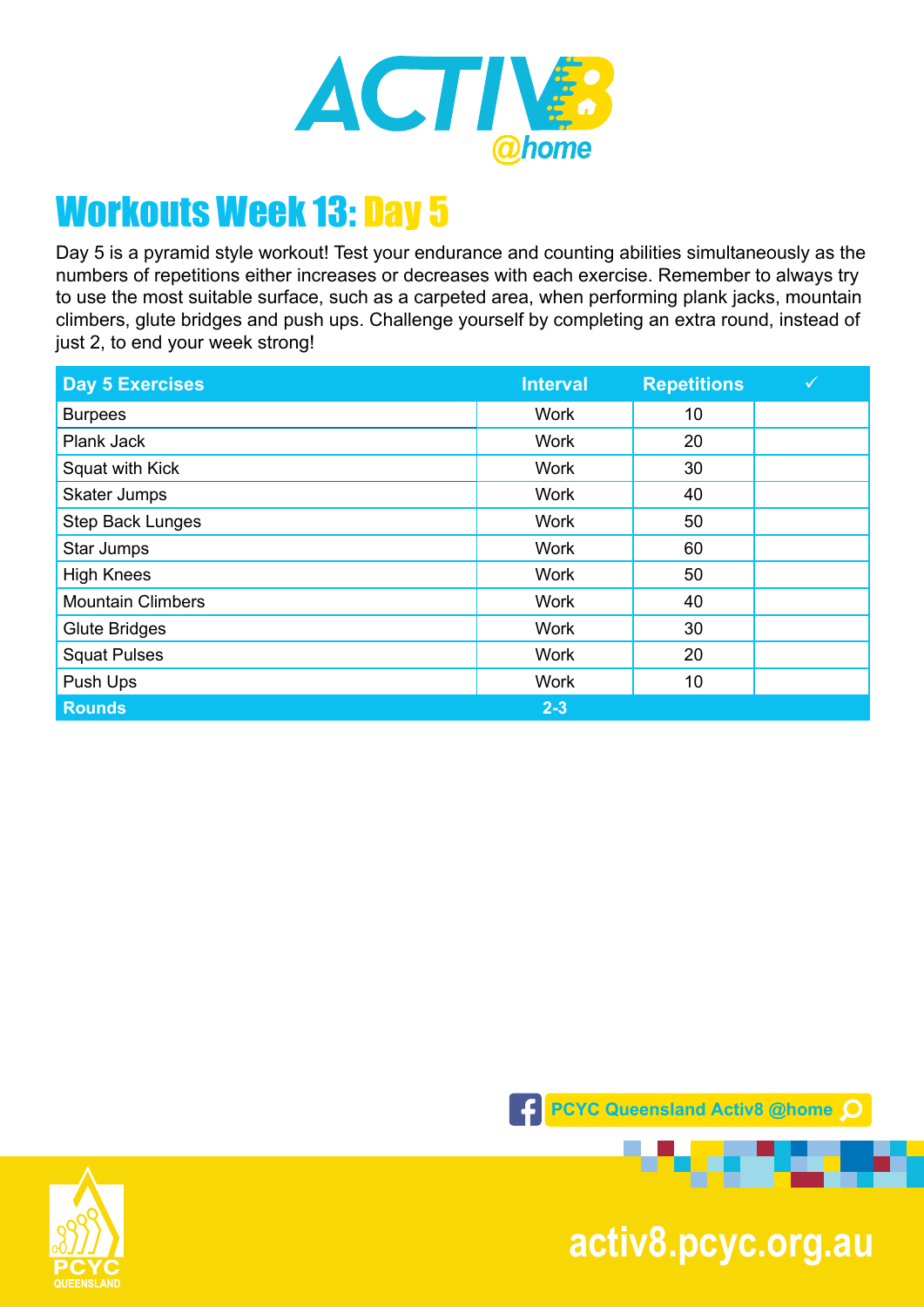

You deserve an entire day of rest, after completing the pyramid style workout yesterday!

Can't wait to keep training? Check out the **PCYC Queensland Activ8 @home Facebook Group** for daily challenges, innovative exercise ideas and fitness inspiration!